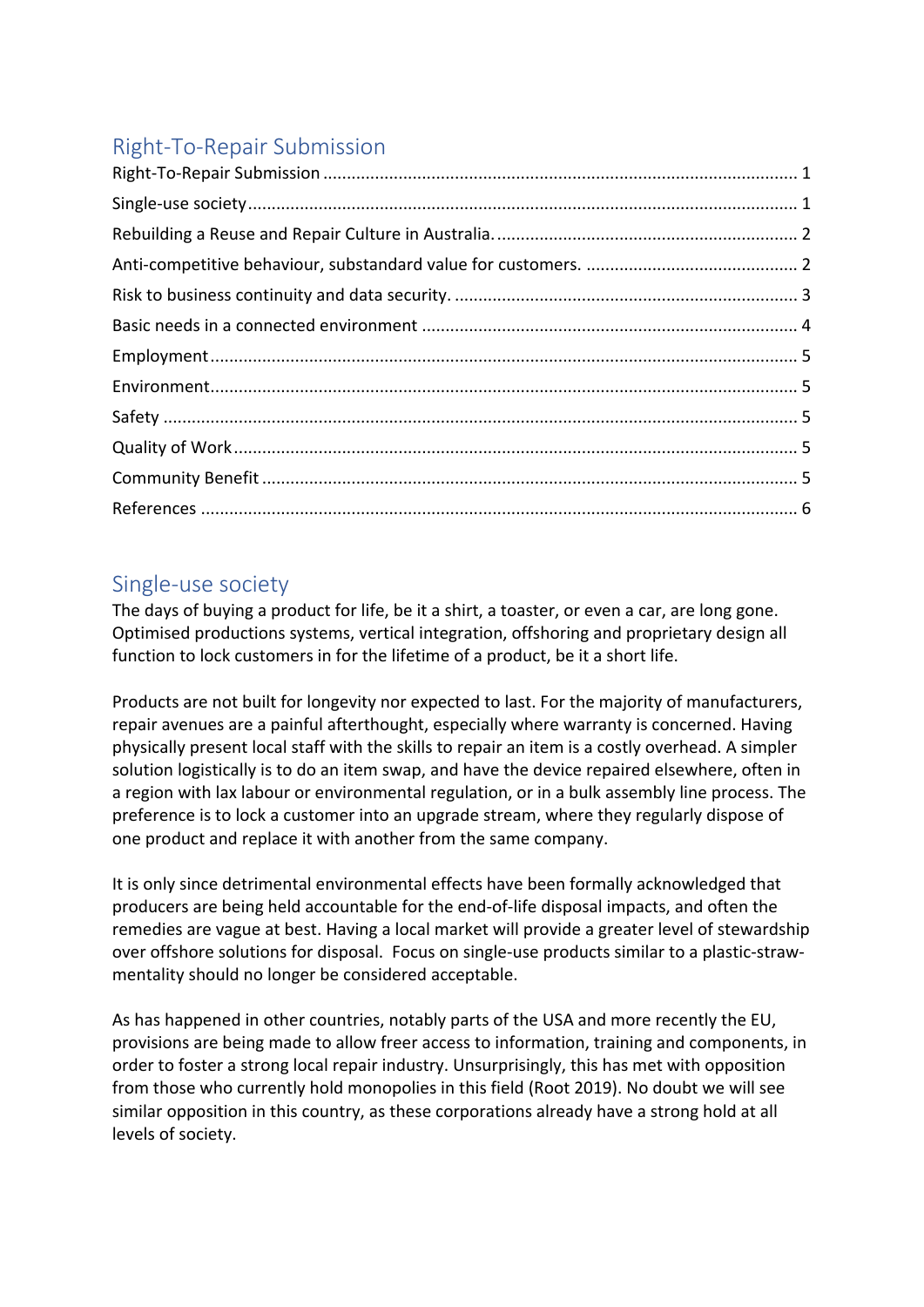Many of the examples provided here relate to the automotive industry or consumer electronics, both of which with I have had considerable experience. But as the lines of technology continue to blur, they could be applied just as easily to an IoT toaster or a tractor. Hopefully this submission will help influence legislation to allow Australians to maintain sovereignty over goods which they have purchased with the expectation of a long and useful life. Furthermore, enacting these changes will assist in the development of a robust workforce with the ability to tackle global challenges at a local level.

## Rebuilding a Reuse and Repair Culture in Australia.

Much like building demo yards or auto wreckers, many usable electronic parts can be recovered and reused. Unfortunately they often join the general waste stream (landfill or burning), or get sent for offshore processing at the end of a product life. Not only does this deplete the quantity of spares locally and shirk environmental responsibility, there is also a risk of sensitive data ending up in the hands of nefarious operators with the skills to extract said information.

Recycling initiatives are on the increase, but primarily focus on batteries which can be broken down into sought-after raw materials such as lithium and lead. (ABRI, Burnet 2020). Not only will stronger right-to-repair legislation help sustain equipment and ensure It is effectively processed at end-of-life, it will foster a local repair and manufacturing economy reminiscent of Australia's innovative can-do history. Additionally, grass-roots sustainability has been shown to hold great value in a global economy where complex logistic systems can be rapidly upended through political, financial or natural causes. (OECD 2020)

COVID-19 has raised issues in international logistics and supply, pointing to a requirement to localise services in many cases. Smaller scale repair operations can function with minimal physical contact, and are easier to keep biologically clean. Larger operations face more difficulties in adopting Covid-safe behaviour, with more administrative staff, and often based in shopping centres or metropolitan areas. Offshore administration centres, not common amongst small business, have also shown critical vulnerability under the COVID-19 pandemic (Braue 2020). A local stockpile of new and refurbished components, coupled with a skilled workforce, will benefit business continuity and accelerate economic recovery. Even beyond the pandemic impact, there is evidence that Australia can compete in niche manufacturing, not only in providing materials for a strong local repair economy, but exporting to other specialist markets (Varral 2020).

## Anti-competitive behaviour, substandard value for customers.

Un-fixable products create a culture of dependence on the upgrade cycle, with few options other than to stay locked in, or change to a manufacturer with similar policies. Black-box design is the norm, where an item is sealed "for life", despite potentially containing readily replaceable parts, or common components that have had slight modifications to make them proprietary rather than universal. This intentionally introduces hurdles and reduces desirability for independent repairers and secondary markets (Rainer 2020).

Often replacement components do exist, but are simply not available in Australia. Manufacturers maintain controls over imports, or group parts together inflating repair costs. This is often done because of the higher level of skill required for discrete component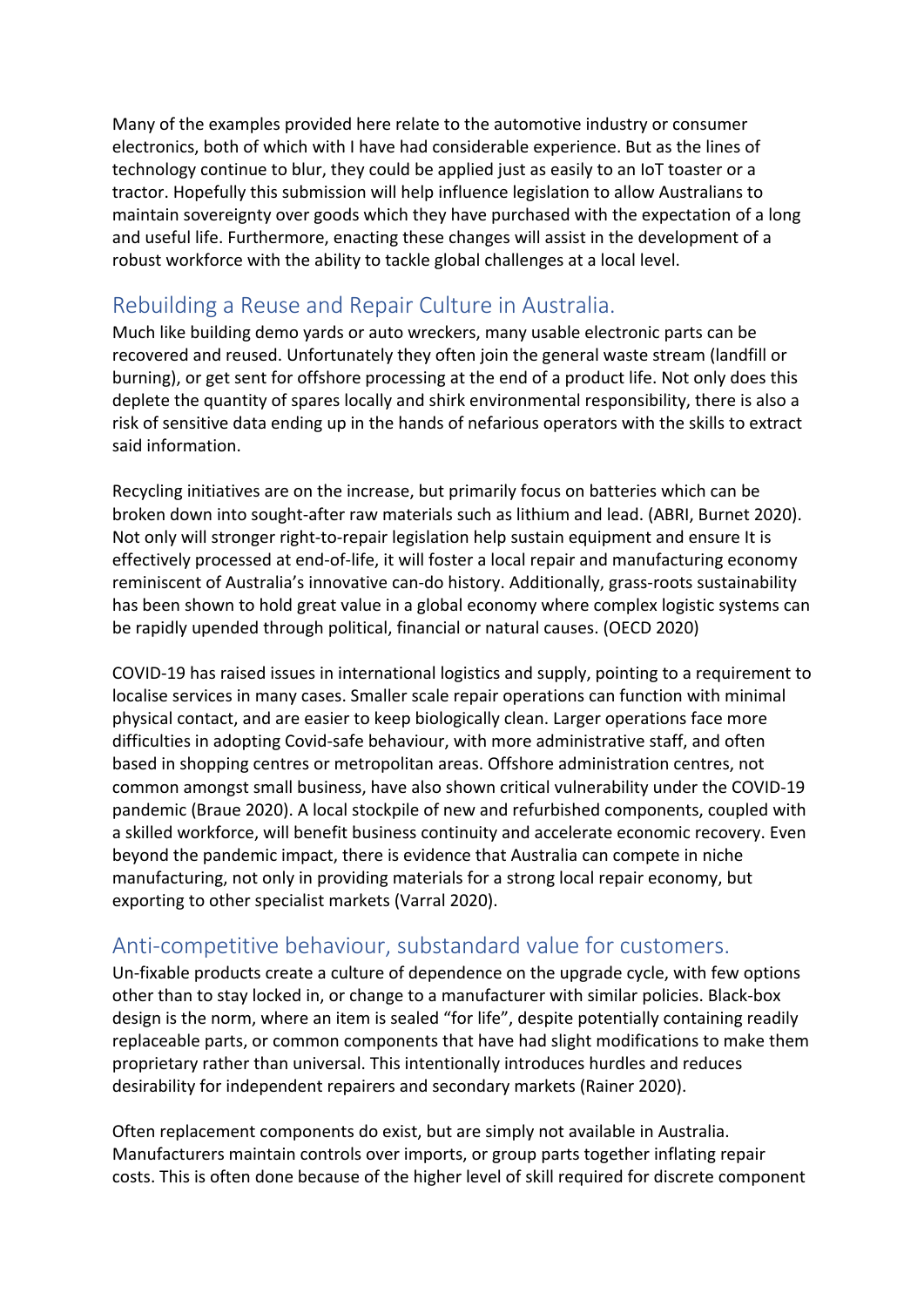repair, or to reduce the additional time it takes to do a more complex job. Repair cost is not factored in, the customer must simply pay the premium. A repairability index similar to IFixit's product ratings, or the rating system proposed for Europe by Halte à l'Obsolescence Programmée (HOP) would help guide customers in purchasing products that can be easily fixed, by whoever they choose.

#### **Real life example:**

Volkswagen Golf oil pump gear not available as an individual item, but packaged with crankshaft locally for over \$1000AUD. Purchased as a single unit from Poland for less than \$60AUD including freight. Labour cost reduced due to no requirement to transpose the gear or replace the crankshaft, a repair unavailable through the dealership. **Repairability rating: Low for manufacturer, High for independent.**

There is often an eagerness for proprietary repairers to over-service, for example replacing a whole phone rather than just the screen. This can also relate to the bundled-part anecdote above, where one item can't be supplied individually, even if parts are not necessarily dependant on another. A similar example exists when a low-skilled technician follows a proprietary repair flowchart for a specific vehicle. There may come a point where the manufacturer repair process advises to replace a large and costly complete item, even when the fault is only with a sub-section of that item. This shotgun approach introduces excess waste and consumer costs, and does nothing for skills development. Independents have more flexibility to do this type of repair, as the same KPIs and overheads do not exist, and they have genuine fault location skills rather than simple diagnostic processes.

#### **Real life example:**

Landcruiser with engine fault, Toyota recommends replace engine wiring harness @\$1500 + \$360 labour .

Independent locate and repair single damaged connector 2hrs labour + consumables \$300.

**Repairability rating: Low for manufacturer, High for independent.**

## Risk to business continuity and data security.

Common arguments for keeping within a manufacturer's ecosystem and the manufacturer locking down said system include:

- Better controls over theft, misuse and resale of hardware,
- Greater interoperability (within the ecosystem),
- Simplicity of use.

While these points are true to some extent, benefits for IP protections largely favour the manufacturer under the guise of consumer protection. While the threat of product copyright theft exists in Australia, it is unlikely to stifle innovation, as strong legal protection exists for registered Intellectual Property. There is even an argument that data security risk is *lowered* through operational transparency, allowing security agencies and customers to "audit" software code (Duric, 2020).

The myth of throttled innovation through open IP may be true for some unimaginative operations, but not everyone agrees. Tesla workshop manuals for their Model S have been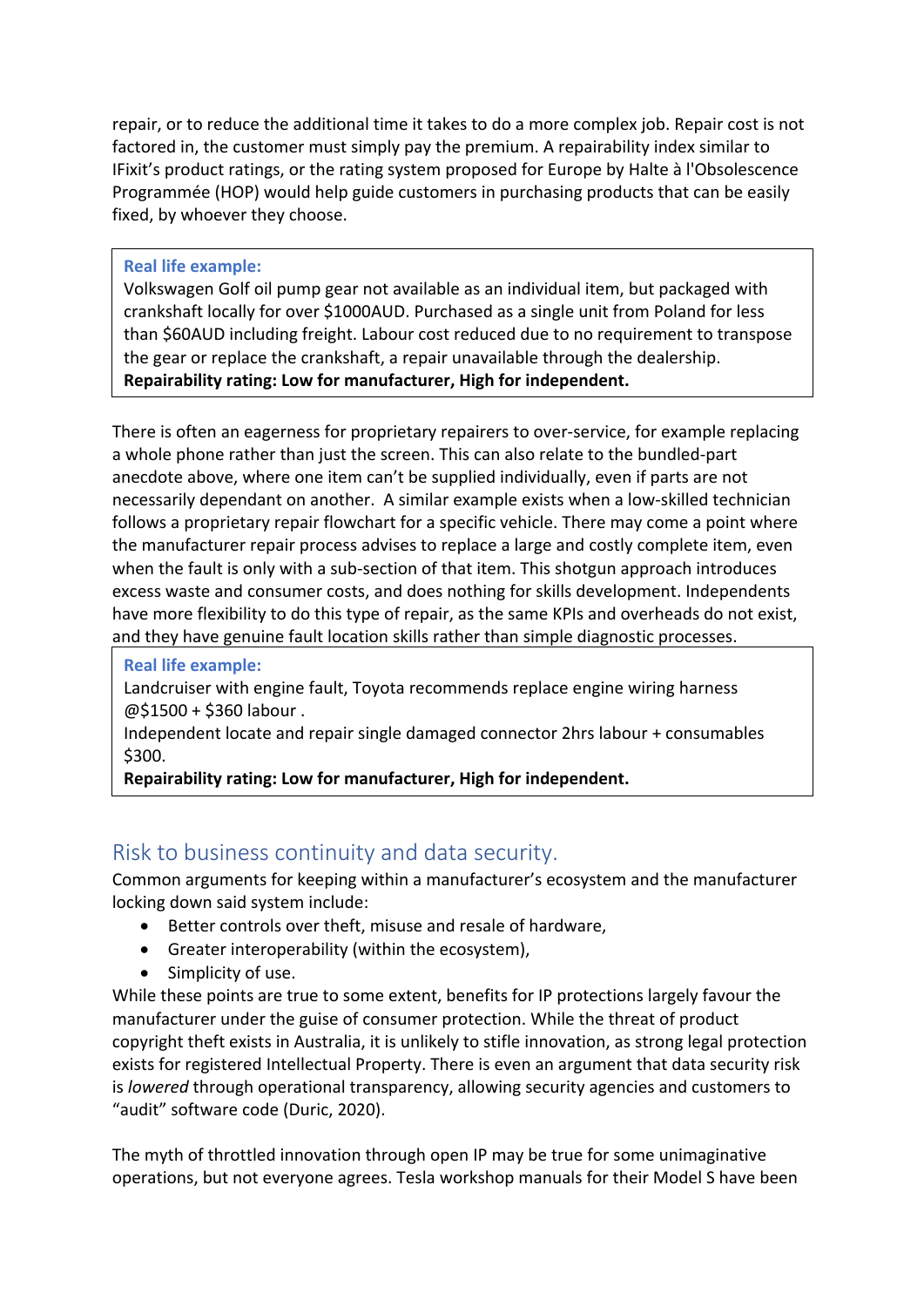available to the public at a reasonable fee since 2015, and new models regularly added (Tesla Service). This was largely a result of the Massachusetts Right to Repair legislation (Commonwealth of Massachusetts 2012), but Tesla later open-sourced many patents in the hope it would encourage the market and *increase* innovation (Tietze, 2017). It would be hard to argue this has slowed the development of the company and their products. There are a number of independent Tesla repairers globally, which does not appear to have damaged the company's reputation, product quality or profit.

Trusting an organisation with data and business operations can be costly. Usually any registration also comes at the cost of handing over personal information, which may be farmed out to subsidiaries, on-sold externally, or open to theft by third-parties. Software & cloud managed Internet-of-Things (IoT) appliances at all levels, from network routers to printers, or home appliances such as vacuums or speakers run the risk of being bricked (where the unit becomes essentially useless), either through a business decision by the manufacturer, external market or regulatory forces, or malicious action (Connected World 2018). The concern here is not so much a right-to-repair, rather a right of owners to access operational information to assess and resolve issues as, or before, they arise. This may be a situation where slow or non-existent response from manufacturers could be very costly. A local agent with the right information could act quickly, averting disaster.

#### **Real Life example: 1:**

Amazon web outage breaks vacuums and doorbells (BBC, 2020).

#### **Real Life example: 2:**

Alarm system routes all alerts to an app via a server in China. The server is no longer supported. Alarm becomes bricked (Personal Experience).

#### **Real Life example 3:**

Sonos renders working speakers intentionally inoperable as part of their upgrade program (Whitwam, 2020).

There is no shortage of these examples to be found, and these could just as easily be business infrastructure or therapeutic systems. A large number could be solved by providing repairers access to firmware to change hard-coded web references, or provide an offline-fallback condition for devices no longer supported by the manufacturer or where no network is available.

**Repairability rating: Low, due to heavy dependence on proprietary IoT services.**

### Basic needs in a connected environment

Many products available "do everything", when only a small subset of those features are actually used. This feature-bloat and the inability for systems to cope with software updates creates the impression that the device is no longer of any value. These goods could be repurposed by third-party repairers for use in environments deemed too costly to implement new infrastructure, such as remote communities and stand-alone facilities, really anywhere a customer has a need for such a device. My experience in the repair industry has been that some owners simply don't have the budget to upgrade or pay inflated repair rates, but are still dependent on their appliance, PC or car for basic necessities. Many organisations exist with the aim of getting resources to bridge the "digital divide", like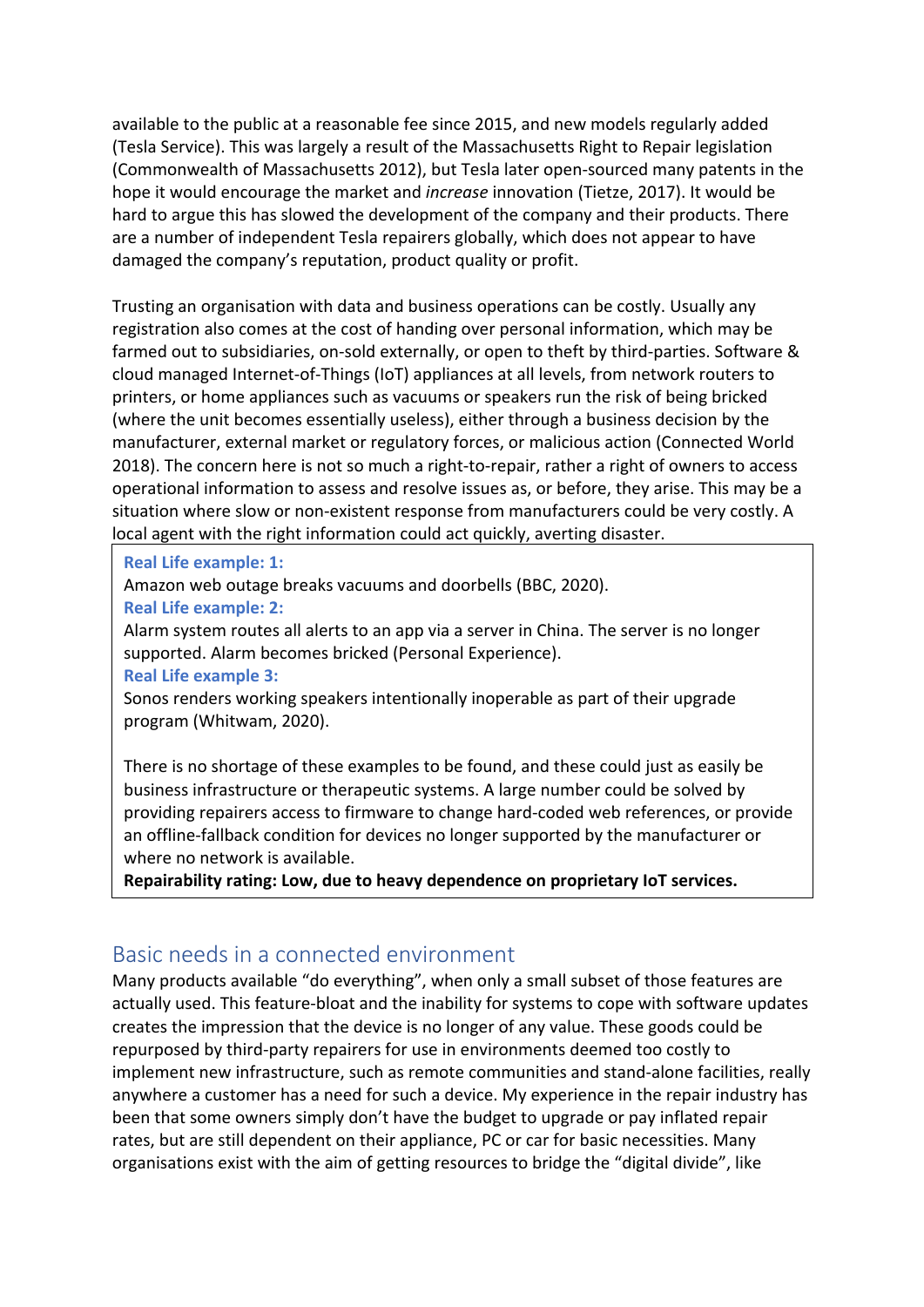Computerbank, Computer Aid, or one of my previous (now defunct) co-operative endeavours, EcoGeek Recycled Computing.

### Employment

The more repairers there are, the more experts will be produced, if a diverse employment landscape is permitted to exist. Engineering, Electrotech and repair are high on the list of skills shortages in Australia (Department of Education, Skills and Employment 2020). Greater scope for employment would lead to more interest in the field. Opportunities for training and educational organisations will also be in greater demand, with predicted on-flow to ancillary organisations such as accreditation, parts supply, advertising and other sectors.

### Environment

In addition to the e-waste implications that have been broadly discussed, container transport by ship is still one of the largest polluters, with minimal regulation. Local recycling, production and maintenance would help remove a large part of the transport element from the environmental footprint in both directions (Muzi, 2020).

## Safety

Individuals will attempt to carry out repairs on their own either due to limited income, desire for waste reduction, or simply out of interest. Better to provide safe and correct procedures and spare parts, than to rely on hit-and-miss attempts that could damage the product and put public and infrastructure at risk. Having an established repair industry will engender greater oversight of the aftermarket parts supply chain. At present most repairers are aware of cheaper and seemingly equivalent goods coming from less-regulated overseas or "grey" markets. Having official import channels, or better yet, local production, will ensure integrity of products offered for use in repair.

## Quality of Work

Sometimes independent repairers are better than the manufacturers at fixing things. A veteran automotive electrician in their own business, with experience of many vehicles and their idiosyncrasies, will have skills unattainable in a dealership that employs semi-skilled labour. The same could be said for a seasoned laptop technician versus an entry-level glorified shop assistant. Manufacturers providing quality repairs simply because they have access to proprietary information is not necessarily true. Smaller-scale services with access to that same data may actually be more efficient, with faster turnaround (Leitner 2018).

## Community Benefit

Having access to local repair services results in a reduction in transit requirements and encourages local business and employment. Many community benefits follow, including improved access to services for those with mobility limitations. Australians like to support small businesses, and communities benefit from small businesses thriving, as discussed by American Express Australia in their 2015 report *The Economy of Shopping Small: The Future of Small Business*. The history of Australian businesses starting with a strong local presence, and slowly eroding until all that remains is an online portal does little to enrich the community experience or customer confidence.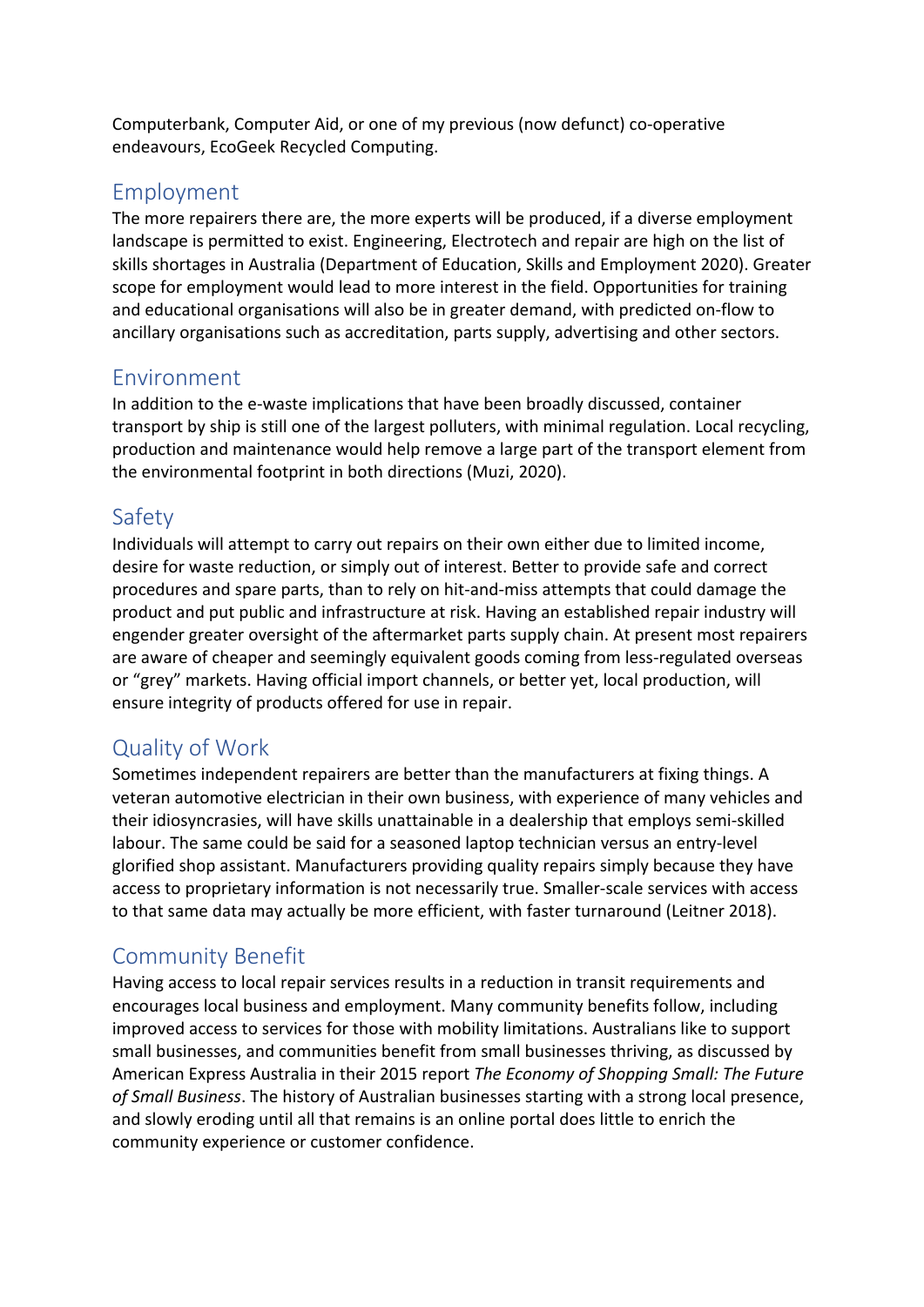Additionally, there exists community benefits in teaching repair skills to those who may have been denied access through normal channels, due to social or financial limitations, or for those who have skills but cannot put them to use due to a decline in employment for that field. Niche social projects like community "Men's Sheds", and skill sharing workspaces similar to *The Bower's* Repair Cafés, or the like UK based *Restart Project*, all require access to parts and manuals to continue their work.

It is impractical to ask manufacturers to adhere to a standard where items can be upgraded and repaired indefinitely with relative ease. The PC market has demonstrated that there is no such thing as too-fast or too-big, and evolving methodologies help accelerate development. Maintaining old hardware forever would stifle efficiency in many fields, including life-saving hospital equipment or vehicle safety sensors. But giving customers the opportunity to choose their own path will promote greater corporate responsibility through increased competition, enabling communities, and engendering a fairer and richer Australian society (Berkeley Haas School of Business, 2020).

Regards, Ralph Alcock Former Proprietor: Ralph's Garage, West End 4101 Former Proprietor: EcoGeek Recycled Computing Services, West End 4101

### References

American Express Australia 2015, 'The Economy of Shopping Small: The Future of Small Business',

- Current Report: https://www.americanexpress.com/content/dam/amex/au/shopsmall/research/Amex\_Shop\_Small\_2019\_report.pdf
- Unnofficial archived 2015 report (unaffiliated site): https://www.yumpu.com/en/document/view/54860071/the-economy-ofshopping-small-report

Australian Battery Recycling Initiative: https://batteryrecycling.org.au/

BBC 2020, 'Amazon Web Outage Breaks Vacuums And Doorbells', https://www.bbc.com/news/technology-55087054

Berkeley Haas School of Business, University of California 2020, 'Faced With Competition, Companies Double Down On Corporate Social Responsibility', https://www.newswise.com/articles/faced-with-competition-companies-double-down-oncorporate-social-responsibility

Birney, M. 2020, 'Lithium Australia to Ratchet up Battery Recycling in Victoria', https://thewest.com.au/business/public-companies/lithium-australia-to-ratchet-up-batteryrecycling-in-victoria-c-1592096

The Bower: https://bower.org.au/workshops-repairs/repairs-at-the-bower/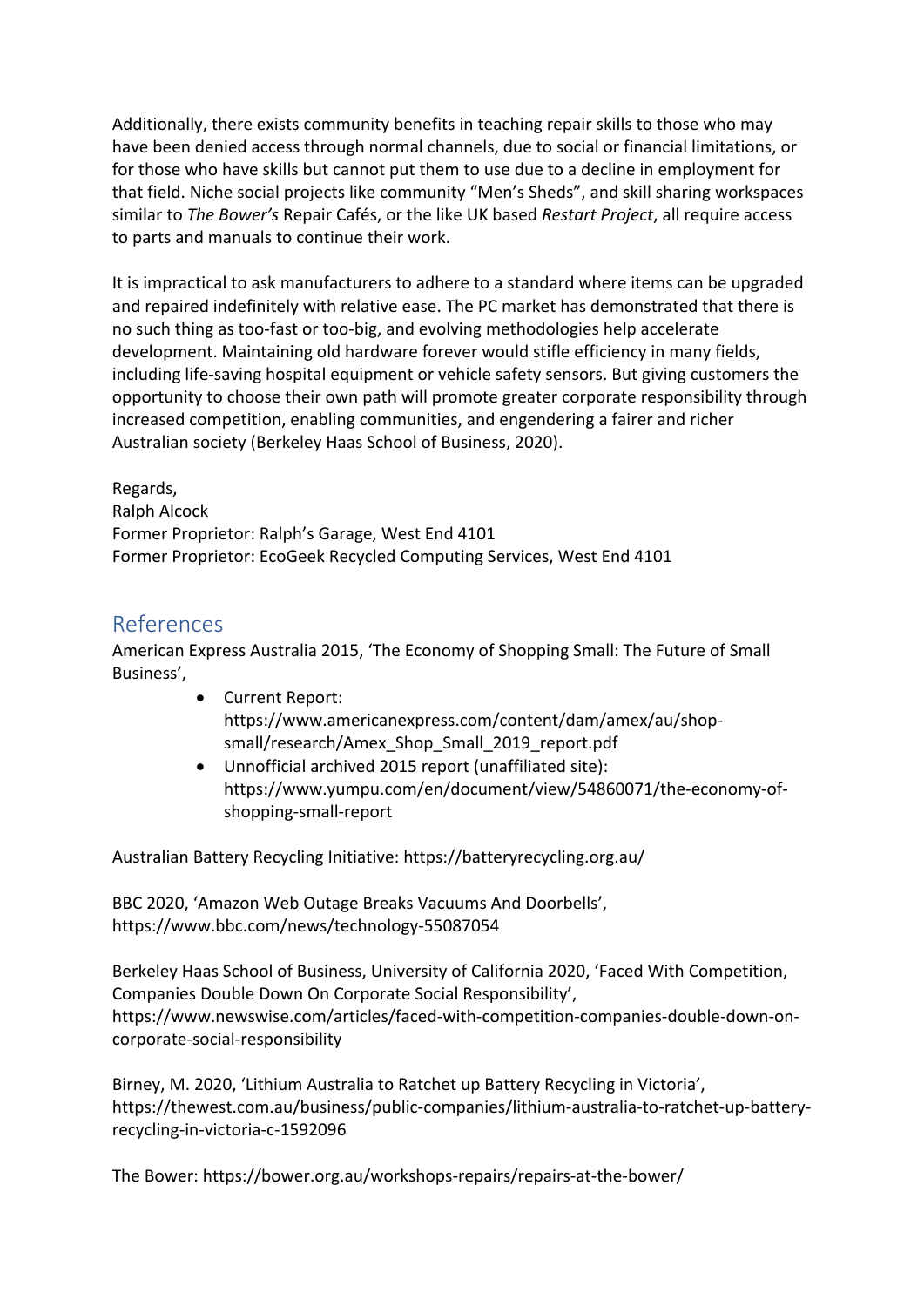Braue, D. 2020, 'Call centre chaos as COVID-19 spreads: Offshoring is coming back to bite Australia's biggest companies', Australian Computer Society Information Age, https://ia.acs.org.au/article/2020/call-centre-chaos-as-covid-19-spreads.html

Commonwealth of Massachusetts 2012, Protect Motor Vehicle Owners And Small Businesses In Repairing Motor Vehicles Act, https://malegislature.gov/Laws/SessionLaws/Acts/2012/Chapter368

Computer Aid: https://www.computeraid.org/ Connected World 2018, 'Abandoned Tech: When IoT Devices and Solutions Get Left Behind', https://connectedworld.com/when-iot-devices-and-solutions-get-left-behind/

ComputerBank (Vic): https://www.computerbank.org.au/

Department of Education, Skills and Employment (Cwth) 2020, 'Occupational Skill Shortages Information', https://www.dese.gov.au/skill-shortages/occupational-skill-shortagesinformation

Duric, A. 2020, 'How Open Source Can Help Build a New Era of Trust and Security', CPO Magazine, https://www.cpomagazine.com/cyber-security/how-open-source-can-help-builda-new-era-of-trust-and-security/

EcoGeek Recycled Computing (archived site): https://web.archive.org/web/20060613133809/http://www.ecogeek.com.au/

HOP: Halte à l'Obsolescence Programmée, https://www.halteobsolescence.org/, English version: https://www.stopobsolescence.org

iFixit Repair Guides for Every Thing, Written by Everyone. Repairability Index: https://www.ifixit.com/smartphone-repairability

Leitner, J. 2018, 'Notebook Service and Support Satisfaction Survey - Who Has The Best Laptop Service?', https://www.notebookcheck.net/Notebook-Service-and-Support-Satisfaction-Survey-Who-has-the-best-laptop-service.299092.0.html

Men's Sheds Australia: https://mensshed.org/

Muzi, N. 2020, 'Top Shipping Polluter Overtakes Power Plants As Coal Shuts Down', European Federation for Transport and Environment, https://www.transportenvironment.org/press/top-shipping-polluter-overtakes-powerplants-coal-shuts-down

Organisation for Economic Co-operation and Development 2020, 'From Pandemic to Recovery: Local Employment and Economic Development', http://www.oecd.org/coronavirus/policy-responses/from-pandemic-to-recovery-localemployment-and-economic-development-879d2913/